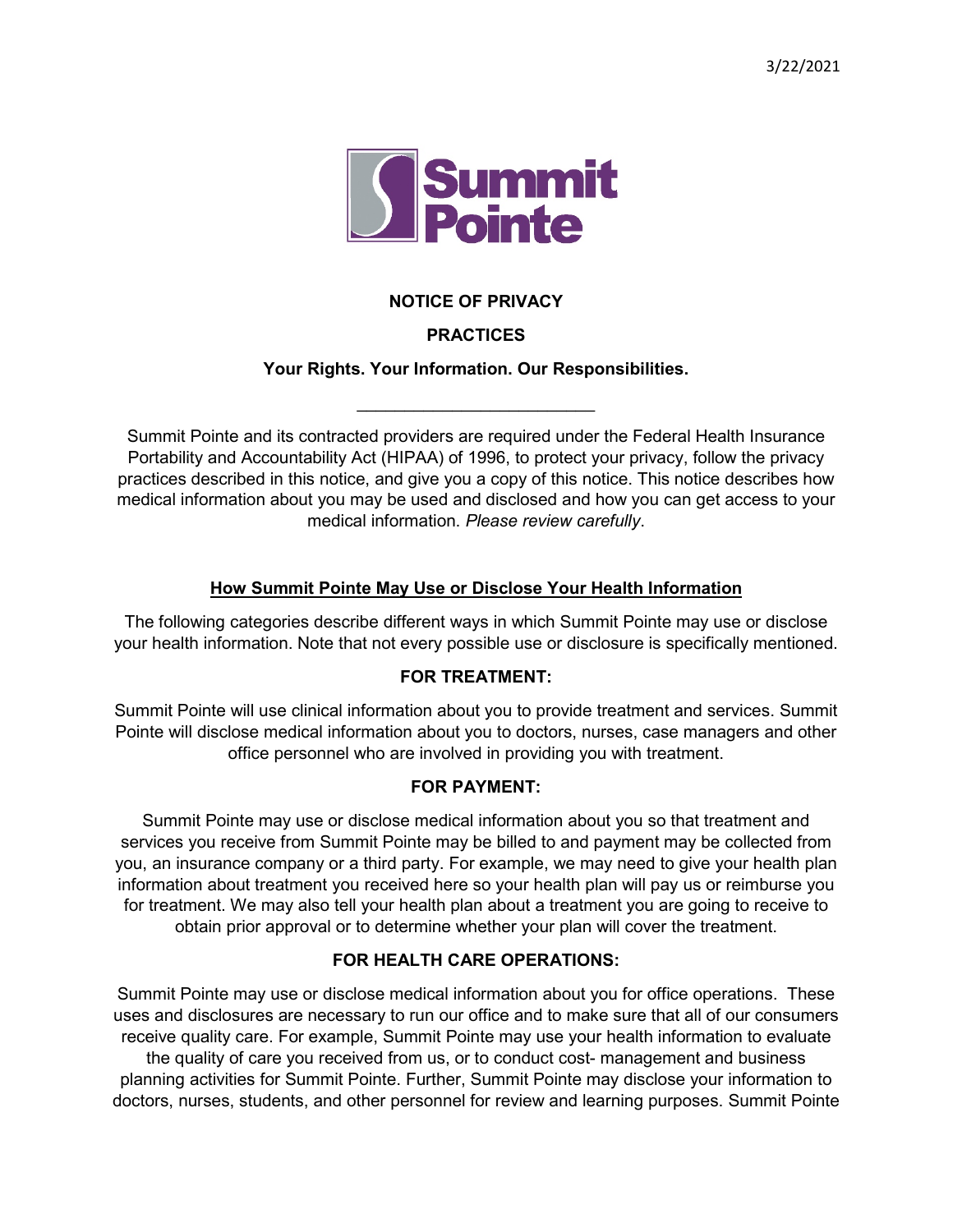may remove information that identifies you from this set of medical information so others may use it to study health care and health care delivery without learning the identity of specific consumers.

## **FOR APPOINTMENT REMINDERS OR TREATMENT ALTERNATIVES:**

Summit Pointe may use or disclose your health information to remind you that you have an appointment, or to provide information about treatment alternatives or other health- related benefits and services that may be of interest to you.

## **TO BUSINESS ASSOCIATES:**

Summit Pointe may share your health information with "business associates" that perform services for Summit Pointe through contracts that we have with them. These contracts identify terms that safeguard your health information.

## **PSYCHOTHERAPY NOTES:**

Most uses and disclosures of psychotherapy notes will be done only with your authorization.

## **OTHER USES OF MEDICAL INFORMATION:**

Other uses and disclosures of your medical information not covered by this Notice of Privacy Practices will be made only with your written authorization. If you provide Summit Pointe an authorization in writing to use or disclose medical information about you, you may revoke that authorization, in writing at any time. If you revoke authorization, Summit Pointe will no longer use or disclose medical information about you for the reasons covered by your written authorization.

## **TO OTHERS INVOLVED IN YOUR HEALTHCARE:**

Unless you object, Summit Pointe may disclose to a family member, a relative, a close friend, or any other person that you identify, your health information that directly relates to that person's involvement in your care or with payment related to your care. If you are not able to agree or object to a disclosure, Summit Pointe will use our professional judgment regarding such disclosure.

### **BREACH NOTIFICATION:**

Summit Pointe is required to notify you following a breach of your unsecured PHI.

### **Use and/or Disclose to the Recipient**

If a valid authorization is provided, Summit Pointe may use or disclose your health information to you, as a recipient of Summit Pointe services, your guardian with authority to authorize such use or disclosure, the parent with legal custody of a minor recipient, or the court appointed personal representative or executor of the estate of a deceased recipient, unless in the written judgment of Summit Pointe the disclosure would be detrimental to you, as the recipient, or others.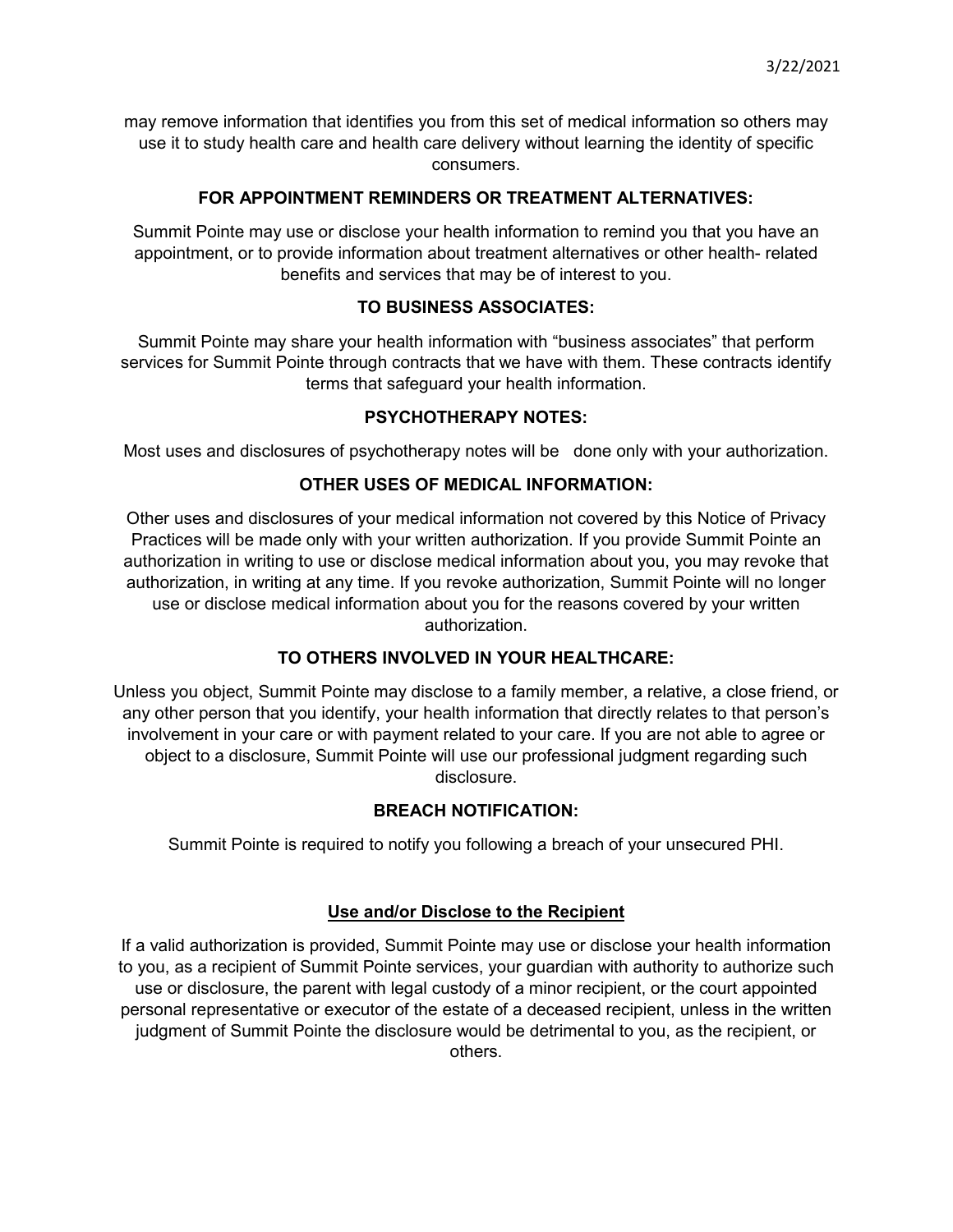### **HEALTH OVERSIGHT ACTIVITIES:**

Summit Pointe may disclose medical information to a governmental or other oversight agency for activities authorized by law. For example, disclosures of your medical information may be made in connection with audits, investigations, inspections, and licensure renewals.

### **LAWSUITS AND SIMILAR PROCEEDINGS:**

If you are involved in a lawsuit or dispute, Summit Pointe may disclose your medical information to itself or to respond to a court order. Summit Pointe also may disclose your health information in response to a discovery request, subpoena, or other lawful process by another party involved in the dispute, but only if Summit Pointe has made an effort to inform you of the request or to obtain an order protecting the information the party has requested.

#### **LAW ENFORCEMENT:**

Summit Pointe may release medical information about you if required by law when asked to do so by a law enforcement official.

#### **CORONERS, MEDICAL EXAMINERS, AND FUNERAL DIRECTORS:**

Summit Pointe may release medical information to a coroner or medical examiner to identify a deceased person or determine the cause of death.

#### **RESEARCH:**

Summit Pointe may use or disclose medical information about you for research purposes. For example, a research project may involve comparing the health and recovery of all patients who received one medication to those who received another for the same condition.

### **TO AVERT A SERIOUS THREAT TO HEALTH OR SAFETY:**

Summit Pointe may use or disclose medical information about you as necessary to prevent a serious threat to your health and safety or the health and safety of the public or another person. Any disclosure, however, would only be to someone able to help prevent the threat.

### **FOR SPECIALIZED GOVERNMENT FUNCTIONS:**

Summit Pointe may disclose your health information if you are a member of U.S. or foreign military forces (including veterans) and if required by the appropriate military command authorities. In addition, Summit Pointe may disclose your health information to federal officials for intelligence and national security activities authorized by law. Summit Pointe also may disclose your health information to federal officials in order to protect the President, other officials, or foreign heads of state, or to conduct investigations. Summit Pointe may disclose your health information to correctional institutions or law enforcement officials if you are an inmate or under the custody of a law enforcement official. Disclosure for these purposes would be necessary: (1) for the institution to provide health care services to you, (2) for the safety and security of the institution, and/or (3) to protect your health and safety or the health and safety of other individuals.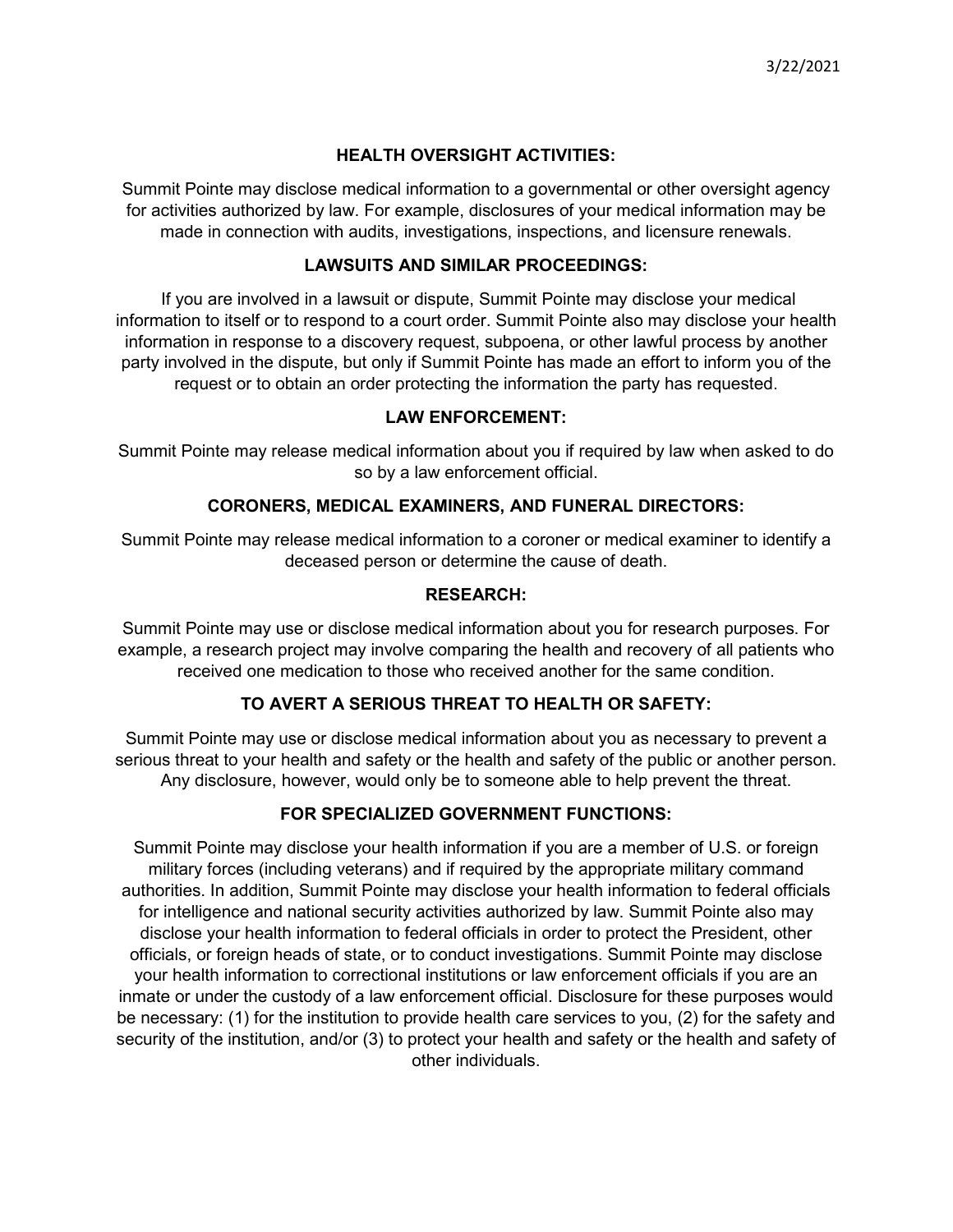## **Your Rights Regarding Your Health Information**

## **RIGHT TO INSPECT AND COPY:**

You have the right to inspect and copy your medical information with the exception of any psychotherapy notes. To inspect and copy your medical information, you must submit your request in writing to the Summit Pointe Medical Records Department. There is no fee for inspecting or receiving a copy of your records.

Summit Pointe may deny your request to inspect and copy in certain very limited circumstances. If you are denied access to your information, you may request that the denial be reviewed. For information regarding a review please contact the Privacy Officer at 877-277-0005.

## **RIGHT TO AMEND:**

If you believe the medical information Summit Pointe has about you is incorrect or incomplete; you may ask us to amend the information. You have the right to request an amendment for as long as the information is kept by this office. To request an amendment, your request must be made in writing and submitted to the Medical Records office. In addition, Summit Pointe may deny your request if you ask us to amend information that:

- a. Was not created by Summit Pointe;
- b. Is not part of the medical information kept by Summit Pointe;
- c. Is not part of the information which you would be permitted to inspect and copy;
- d. Is accurate and complete.

### **RIGHT TO ACCOUNTING OF DISCLOSURES:**

You have the right to request an "accounting of disclosures." This is a list of the disclosures Summit Pointe has made of your medical information. To request this accounting of disclosures, you must submit your request in writing to the Medical Records office. Your request must state a time period which may not be longer than six years.

### **RIGHT TO REQUEST RESTRICTIONS:**

You have the right to request a restriction or limitation on the use or disclosure Summit Pointe makes of your medical information. Summit Pointe is not required to agree to your request for a restriction. If Summit Pointe does agree, we will comply with your request unless the information is needed to provide you emergency treatment.

If you have paid for services out-of-pocket, in full, and if you request that Summit Pointe does not disclose PHI related solely to those services to a health plan, Summit Pointe will accommodate your request, except where Summit Pointe is required by law to make a disclosure.

To request a restriction, please submit in writing to the Summit Pointe Medical Records Department.